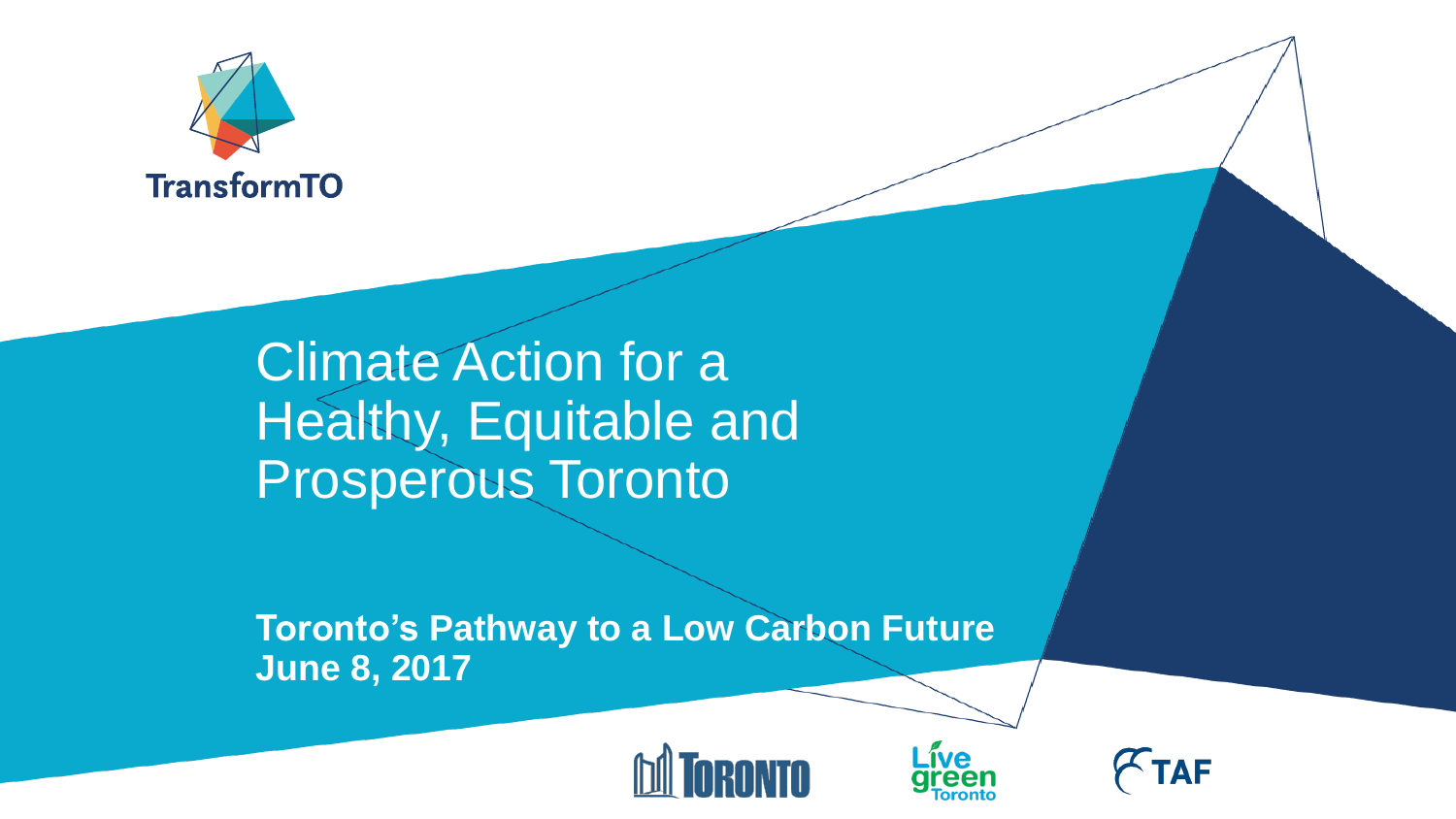## **TRANSFORMATIVE CHANGE NEEDED TO ACHIEVE A LOW CARBON FUTURE**

| <b>TransformTO</b><br>Climate Action for a<br>healthy, equitable,<br>prosperous Toronto | 100%       | of new buildings are near<br>zero GHG emissions by<br>2030       | 100%                        | of existing buildings are<br>retrofitted by 2050 (average<br>50% improvement in energy) |
|-----------------------------------------------------------------------------------------|------------|------------------------------------------------------------------|-----------------------------|-----------------------------------------------------------------------------------------|
|                                                                                         | <b>75%</b> | of energy use from<br>renewable or low-carbon<br>sources by 2050 | 30%                         | of total floor space uses to<br>low-carbon thermal energy<br>by 2050                    |
|                                                                                         | 100%       | of transportation uses low or<br>zero-carbon energy by 2050      | 75%                         | of trips under 5 km city-wide<br>walked or biked by 2050                                |
|                                                                                         |            | 95%<br>sectors by 2050                                           | of waste is diverted in all |                                                                                         |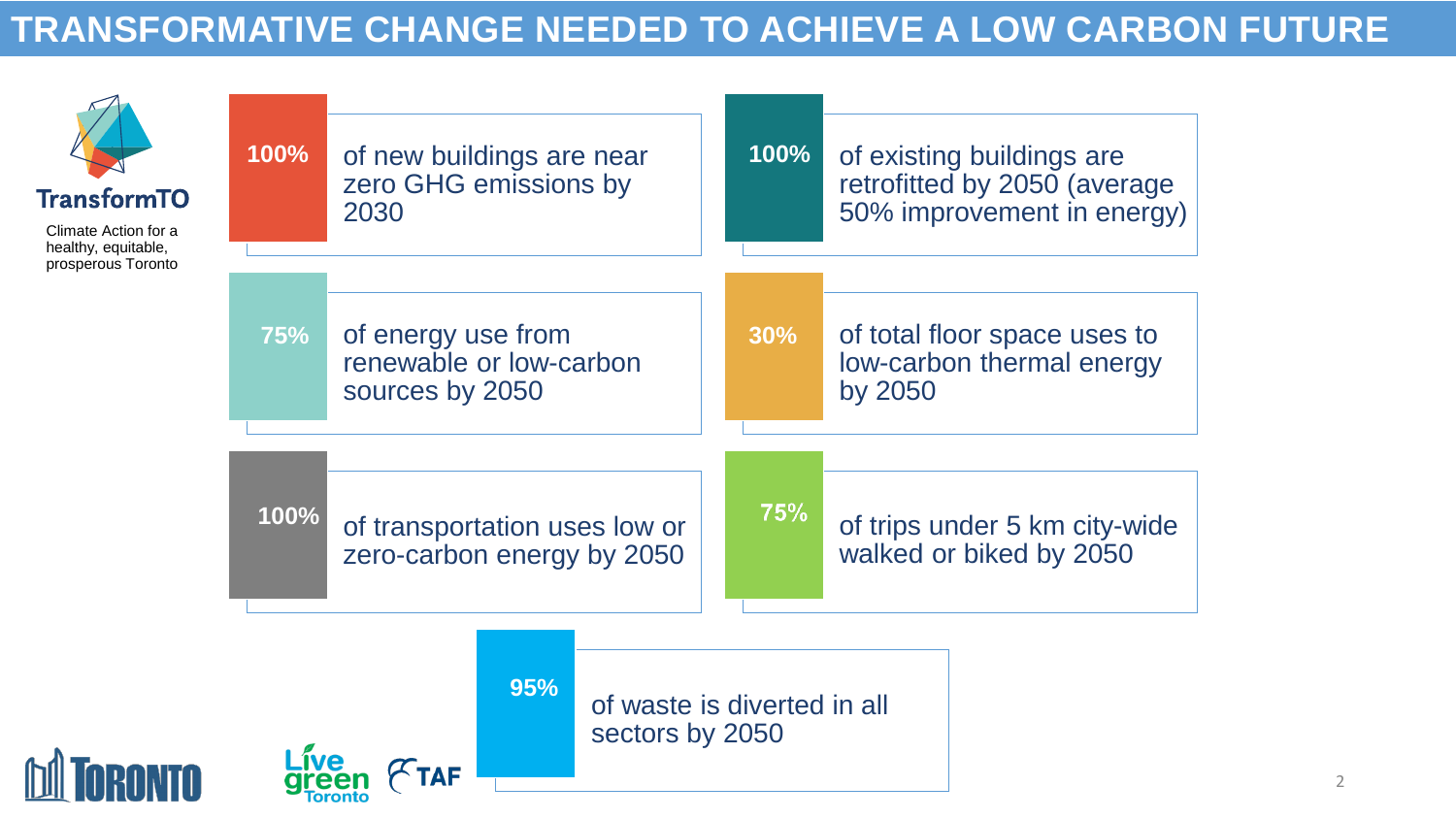## **LOW-CARBON CITY LEADERSHIP GOALS**



Become a Canada Top 100 **Greenest Employer by 2020**